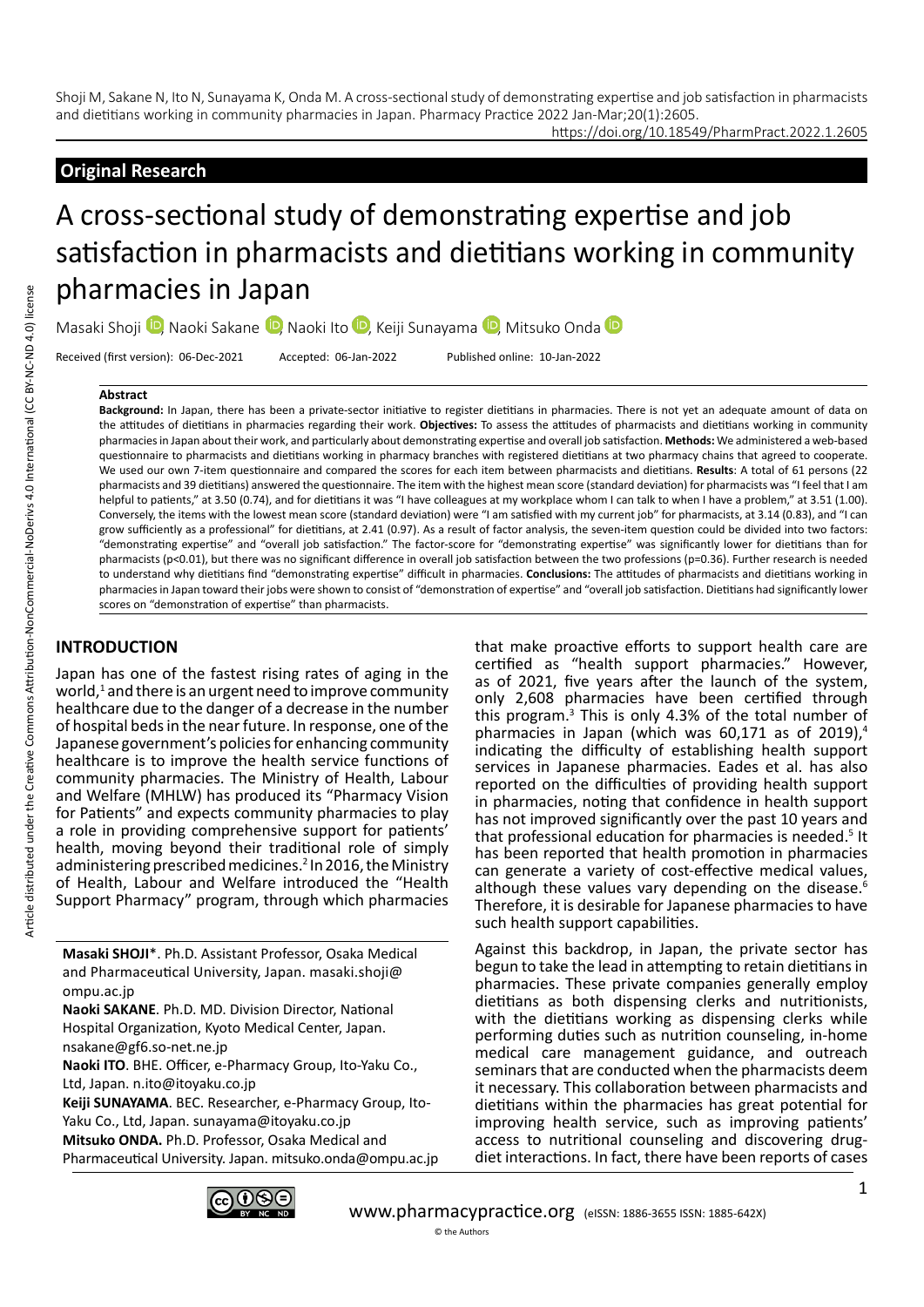where obesity has been improved through the guidance of dietitians at pharmacies.<sup>7,8</sup> However, it cannot be denied that dietitians at pharmacies are often required to play a role as dispensing clerks, and as a result, they may not be able to provide sufficient nutritional counseling. In fact, it has been reported that 56.1% of pharmacy dietitians lack confidence in their ability to adequately perform their duties, even though they are aware of the importance of providing nutrition counseling and are more skilled than pharmacists at supporting patients' dietary needs.9 It has been reported that there is a positive correlation between the level of professionalism of dietitians and job satisfaction.<sup>10</sup> Understanding the attitudes of dietitians working in pharmacies is an important issue, since decreased job satisfaction can lead to decreased work attendance<sup>11</sup> and retirement,<sup>12</sup> and also in a deterioration in health.<sup>13</sup>

In order to effectively utilize and sustain the pharmacy system in Japan, both pharmacists and dietitians need to maintain a high level of job satisfaction. In order for this to happen, it is necessary for both professions to be able to sufficiently demonstrate their expertise. However, up until now, there has been no questionnaire for measuring these concepts. In this study, we aimed to understand the current level of professionalism and overall job satisfaction of dietitians working in pharmacies, compared to pharmacists.

# **METHODS**

# **Study Design**

This study was a cross-sectional study using a webbased questionnaire with Google Form (Google LLC). The subjects of this study were pharmacists and dietitians working at pharmacy branches with dietitians in two pharmacy chains. One of the two chain pharmacies has stores throughout Japan, and the other is based in the Kansai region. The recruitment of collaborators was not limited to the region of the stores. In the web questionnaire, the purpose of the study, protection of personal information, and the fact that responses were voluntary were stated on the first page, and responses could be provided only if the respondents agreed to cooperate. The response period was from January to March 2021 and e-mails were sent to participants once during the response period reminding them to be sure to submit their responses.

# **DEFINITION OF TERMS**

# **Job Satisfaction**

There have been many definitions and explanations of job satisfaction in the past. Locke's definition of "a pleasurable or positive emotional state that is related to the work that the individual performs"<sup>14</sup> is one of the most important. In this study, we will basically follow this definition in our discussion.

#### **Expertise**

"Expertise" is a word that has many meanings and is in flux. Goldman proposes that:

S is an expert in domain D if and only if S has the capacity to help others (especially laypersons) solve a variety of problems in D or execute an assortment of tasks in D which the latter would not be able to solve or execute on their own. S can provide such help by imparting to the layperson (or other client) his/her distinctive knowledge or skills.15

We think that this interpretation has a high affinity with the medical profession. In this paper, we will use the term "expertise" in accordance with this definition.

# **Questionnaire**

To measure the attitudes about work of dietitians and pharmacists working in pharmacies, we used a questionnaire that was developed for this study. In developing the questionnaire, we used as our theoretical basis the idea that the most fundamental trend in work values is an increasing orientation toward internal values inherent in the work itself, such as enjoyment working with "colleagues" and the exercise of "professionalism"<sup>16</sup> and reports that job satisfaction in dietitians is related to the degree to which they are able to exercise professionalism.10 In this study, professionalism was defined as the degree to which a person can demonstrate expertise, according to Goldman's definition. In the present study, demonstration of expertise refers to work performed by pharmacists that utilizes their pharmacological knowledge, and work performed by dieticians that utilizes their nutritional knowledge. A team of researchers, physicians, and pharmacists with experience in questionnaire development was formed and asked to confirm the validity of the content. In the end, a seven-item questionnaire was developed, with questions such as "very much agree," "agree," "can't say either," "disagree," and "completely disagree."

# **Statistical Analysis**

For the analysis, we scored the responses to the questionnaire as follows: 5 points for "very much agree," 4 points for "agree," 3 points for "can't say either," 2 points for "disagree," and 1 point for "completely disagree." The ceiling effect and floor effect were confirmed from the distribution of responses to each item. To confirm the validity of the questionnaire, an exploratory factor analysis was conducted. Kaiser-Meyer-Olkin's sample validity test and Bartlett's sphericity test were used to measure sample validity. The principal factor method was used for factor extraction, and the obtained matrices were rotated using the Oblimin method with Kaiser's normalization. The Kaiser-Guttman criterion was used to determine the number of factors. A factor loading of 0.35 was used as the cutoff value. The reliability of the questionnaire was verified by calculating the Cronbach alpha coefficient.

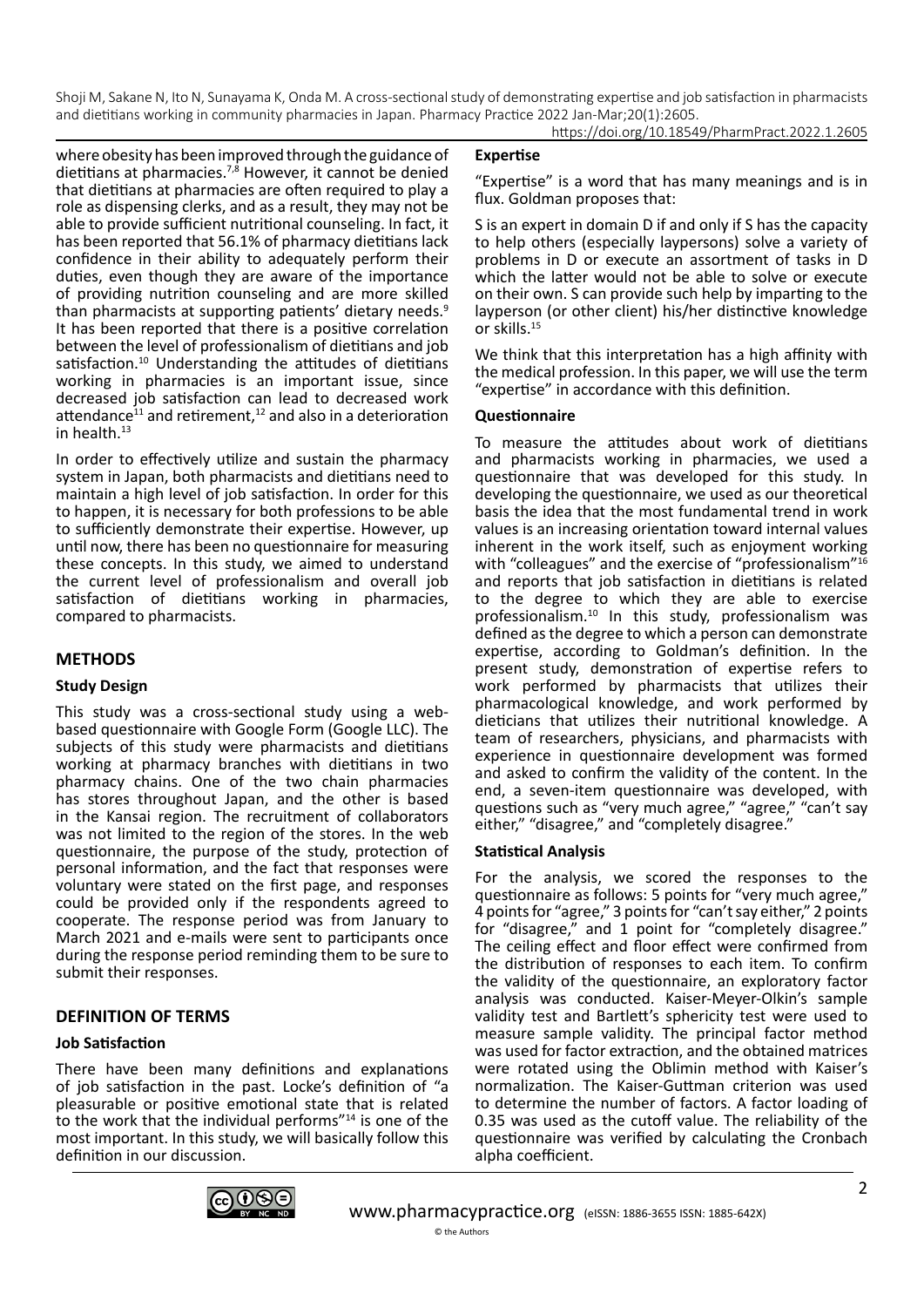https://doi.org/10.18549/PharmPract.2022.1.2605

Figure 1 shows the distribution of responses by pharmacists and nutritionists, respectively, for each item of the questionnaire. No ceiling or floor effects were found for any of the items. The highest mean score (standard deviation) for the pharmacists was 3.50 (0.74), for "I think I am helpful to patients," and that for the dietitians was 3.51 (1.00), for "I have colleagues at my current workplace whom I can talk to when I have

**Distribution of responses for each question**

Comparison of scores between pharmacists and dietitians was done by unpaired t test. IBM SPSS Statistics 27 (IBM Tokyo) was used for all analyses.

#### **RESULTS**

A total of 61 persons, 22 pharmacists and 39 dietitians, responded to the survey (response rate: 88.4%). The mean number of years of service (standard deviation) of the respondents was 6.0 (5.3) years.



Figure 1. Distribution of responses for each items of the questionnaire

dietitian pharmacist

© the Authors

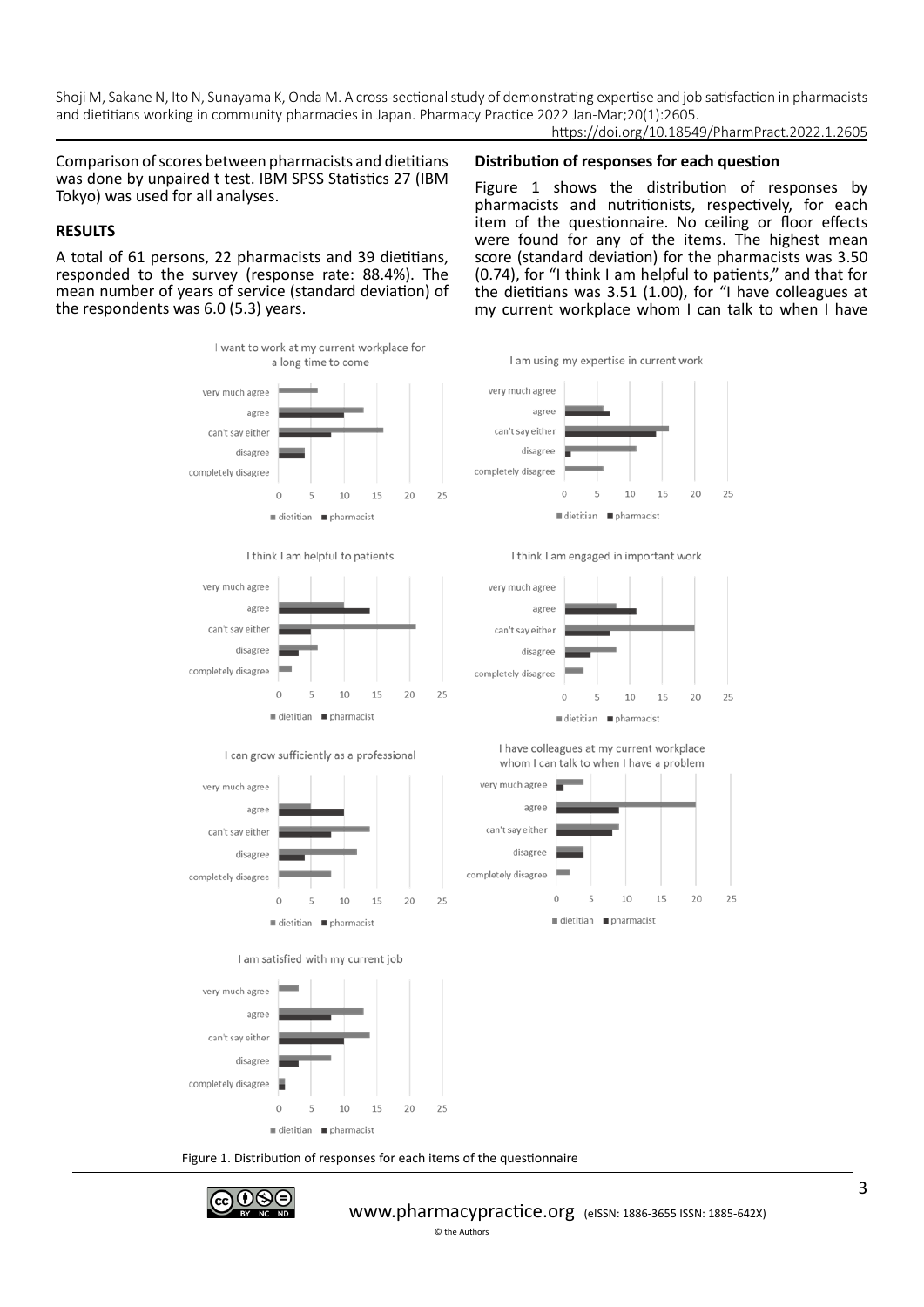https://doi.org/10.18549/PharmPract.2022.1.2605

a problem." Conversely, the items with the lowest mean score (standard deviation) were "I am satisfied with my current job" for pharmacists, at 3.14 (0.83), and "I can grow sufficiently as a professional" for dietitians, at 2.41 (0.97).

#### **Comparison of mean scores for each question between occupations**

Table 1 shows a comparison of the mean scores for each item in the questionnaire. Dietitians scored significantly lower than pharmacists on the following four items: "I am using my expertise in current work," "I feel that I am able to help patients," " I think I am engaged in important work" and "I can grow sufficiently as a professional."

| Table 1. Comparison of scores for each question across occupations                        |                    |                   |      |  |  |
|-------------------------------------------------------------------------------------------|--------------------|-------------------|------|--|--|
|                                                                                           | <b>Pharmacists</b> | <b>Dietitians</b> | р    |  |  |
|                                                                                           | (n=22)             | (n=39)            |      |  |  |
| I want to work at my current workplace<br>for a long time to come.                        | 3.27               | 3.54              | 0.24 |  |  |
| I am using my expertise in my current<br>work.                                            | 3.27               | 2.56              | 0.01 |  |  |
| I think I am helpful to patients.                                                         | 3.50               | 3.00              | 0.02 |  |  |
| I think I am engaged in important work.                                                   | 3.32               | 2.85              | 0.04 |  |  |
| I can grow sufficiently as a professional.                                                | 3.27               | 2.41              | 0.01 |  |  |
| I have colleagues at my current<br>workplace whom I can talk to when I<br>have a problem. | 3.32               | 3.51              | 0.44 |  |  |
| I am satisfied with my current job.                                                       | 3.14               | 3.23              | 0.70 |  |  |

# **Conceptual Validity and Reliability of the Questionnaire**

Exploratory factor analysis was conducted for the construct validity of the questionnaire, and two factors were obtained, as shown in Table 2. There were no items dropped during the course of the analysis. The Kaiser-Meyer-Olkin sample validity measure was 0.741, and the significance probability of Bartlett's sphericity test was <0.001. The sum of squares of the loadings after factor extraction was 60.128, the correlation coefficient between factor 1 and factor 2 was 0.450, and the Cronbach alpha was 0.832.

Factor 1 was named "demonstration of expertise" because it consisted of questions related to expertise, such as "I am using my expertise in my current work" and "I can grow sufficiently as a professional". Factor 2 was named "overall job satisfaction" because it consisted of questions about overall satisfaction with the respondent's current job, such as "I have colleagues at my current workplace whom I can talk to when I have a problem" and "I want to work at my current workplace for a long time to come."

The mean scores of the questions that constituted each factor were calculated as "factor scores" and compared between pharmacists and dietitians (Table 3). "Demonstrating expertise" scores were significantly lower for dietitians than for pharmacists, but there was no significant difference between the two professions in the score for "overall job satisfaction."

The correlation coefficients of the two factor scores for each occupation were 0.551 (p=0.01) for pharmacists and 0.482 (p=0.01) for dietitians, indicating that there was a certain correlation between the two factor scores for both occupations.

| Table 2. Results of factor analysis                                                    |          |          |  |  |  |
|----------------------------------------------------------------------------------------|----------|----------|--|--|--|
|                                                                                        | Factor   |          |  |  |  |
|                                                                                        | 1        | 2        |  |  |  |
| I think I am engaged in important work.                                                | 0.801    | 0.041    |  |  |  |
| I think I am engaged in important work.                                                | 0.799    | $-0.016$ |  |  |  |
| I am using my expertise in current work.                                               | 0.769    | $-0.046$ |  |  |  |
| I think I am helpful to patients.                                                      | 0.754    | 0.057    |  |  |  |
| I am satisfied with my current job.                                                    | 0.062    | 0.870    |  |  |  |
| I have colleagues at my current workplace whom I<br>can talk to when I have a problem. | $-0.091$ | 0.697    |  |  |  |
| I want to work at my current workplace for a long<br>time to come.                     | 0.116    | 0.643    |  |  |  |

| Table 3. Comparison of the factor scores across occupations |                                |                               |        |  |
|-------------------------------------------------------------|--------------------------------|-------------------------------|--------|--|
|                                                             | <b>Pharmacists</b><br>$(n=22)$ | <b>Dietitians</b><br>$(n=39)$ | р      |  |
| Demonstration of expertise                                  | 3.34                           | 2.71                          | < 0.01 |  |
| Overall job satisfaction                                    | 3.24                           | 3.43                          | 0.36   |  |

# **DISCUSSION**

In this study, we conducted a cross-sectional survey of the attitudes toward their jobs of pharmacists and dietitians working in pharmacies. The survey questions were designed with reference to an article that the most fundamental trend in work values was an increased orientation toward internal values inherent in the work itself, such as enjoyment with "colleagues" and demonstration of "expertise,"16 and an article that involvement of professionalism is related to job satisfaction.10 The results of factor analysis indicated that the seven items consisted of two factors, "demonstration of expertise" and "overall job satisfaction," and there was a certain correlation between the two factor scores for both occupations. The validity and reliability of this questionnaire were assured to a certain extent. Dietitians scored significantly lower on the factor "demonstration of expertise" than pharmacists, but there was no significant difference in the score of the factor "overall job satisfaction" between the occupations. Although more research is needed to determine why pharmacies are a difficult environment for dietitians to "demonstrate their expertise," we think that the following reasons

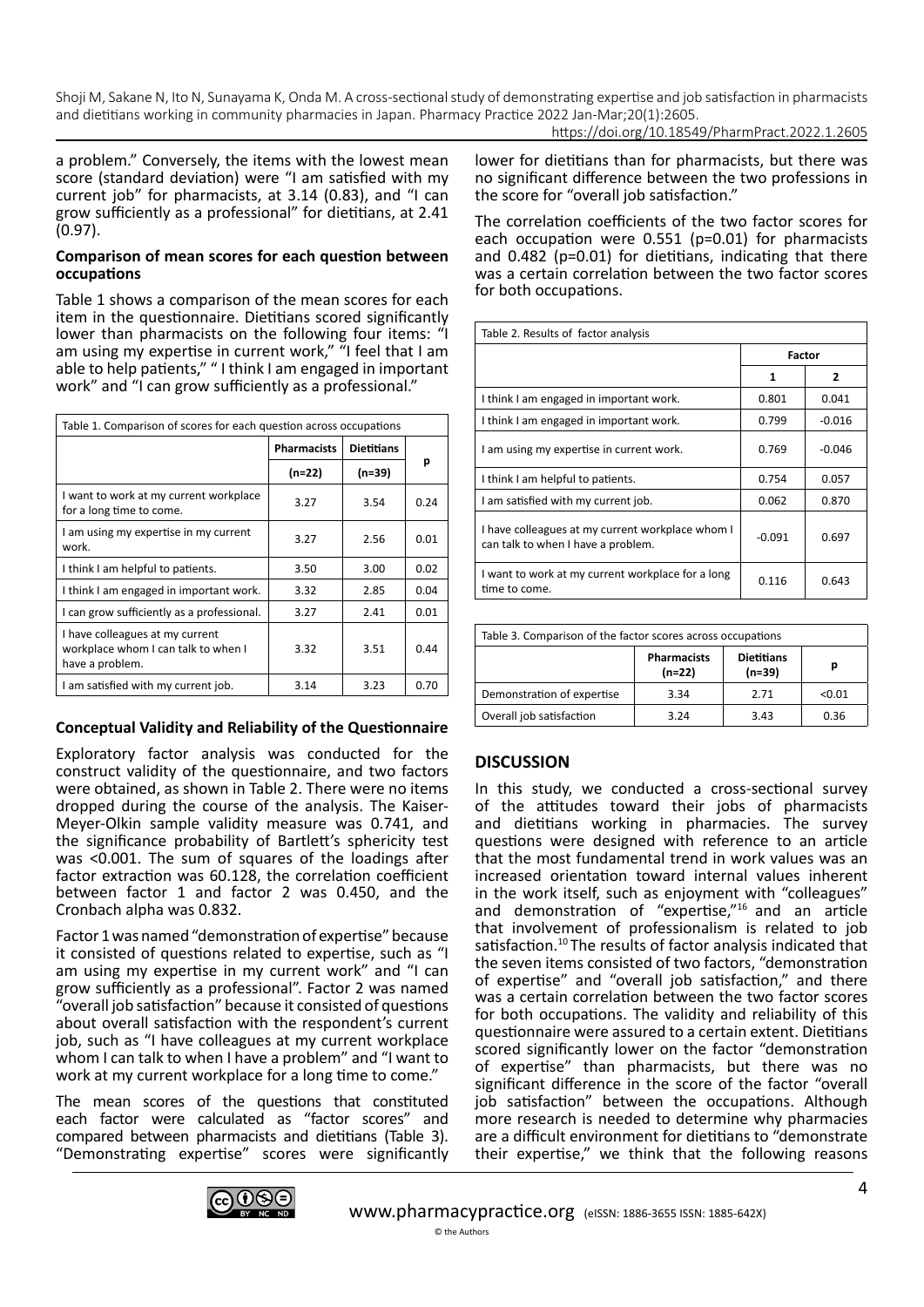https://doi.org/10.18549/PharmPract.2022.1.2605

exist. First, dietitians in pharmacies are currently expected to basically perform as dispensing clerks, so they may not be able to provide nutrition counseling to the extent that they had expected due to their busy schedules. Potential solutions for this are having dietitians learn how to quickly provide nutrition counseling in a limited period of time and increasing the number of employees. In addition, the cooperation of pharmacists and dispensing clerks who are not dietitians may also be necessary. A second possibility is that patients are not aware of the presence of nutritionists in pharmacies due to inadequate publicity. Although there are several ways to publicize the presence of a nutritionist in a pharmacy, such as placing a sign or recipes in the store, more active publicity is needed. A third possibility is that there is insufficient education and training for dietitians in pharmacies, both inside and outside of pharmacies. This can be seen in the low score for the question, "I can grow sufficiently as a professional." We believe that providing pharmacy dietitians with specialized opportunities for continuous learning and feedback is essential for improving nutrition counseling in pharmacies. We believe that the authenticity of these factors needs to be investigated in the future, especially through a qualitative approach. In this survey, however, the level of "overall job satisfaction" was the same as that of pharmacists. Further investigation into the reasons for this is needed, but it is possible that external factors such as salary or the management system of the company may affect the level of "job satisfaction." This survey did not investigate these external factors, and further research is needed.

We recognize the following limitations of this survey. First, the sample size is small. Second, the survey did not ask about the status of pharmacists' work or the actual frequency of nutritional counseling, so the interpretation of the "degree" of "demonstration of expertise" was left to the individual respondents. Third, we were not able to examine the factors that affected each factor. Despite the above limitations, we believe that this survey will provide data to examine the perceptions of pharmacists and dietitians in pharmacies with resident dietitians regarding their respective duties.

The attitudes of pharmacists and dietitians working in pharmacies in Japan toward their jobs were shown to consist of "demonstration of expertise" and overall job satisfaction. Dietitians had significantly lower scores on "demonstration of expertise" than pharmacists. Further researches are needed to examine the reasons for this.

# **DECLARATIONS**

# **Acknowledgement**

We would like to thank Michiko Horiguchi for her assistance in conducting the survey, as well as the dietitians and pharmacists in the community pharmacies of the e-pharmacy group, Ito-Yaku Ltd., and the Cocokarafine group Co., Ltd. for their cooperation in this study.

# **Author's Contributions**

MS designed and conducted the study, analyzed the data, and wrote the manuscript. NS provided general research advising. NI and KS assisted in conducting the study. MO provided general research advising. All authors read and approved the final manuscript.

# **Availability of Data and Materials**

The supporting data for the findings of this study are available from the corresponding author on request. The data are not publicly available for privacy and ethical reasons.

# **Funding Information**

This study was supported by the Policy-based Medical Services Foundation.

# **Ethics Approval and Consent to Participate**

This study was conducted in compliance with the ethical guidelines for "Medical Research Involving Human Subjects." This study was conducted with the approval of the Research Ethics Review Committee of the Osaka University of Pharmaceutical sciences (currently Osaka Medical and Pharmaceutical University) (Approval No.: 0072). Informed consent was obtained from all study participants prior to their participation.

# **Consent for Publication**

Not applicable.

# **Conflicts of Interests**

There are no conflicts of interest to declare.

# **References**

- 1. Ministry of Health, Labor and Welfare,White Paper on Health, Labor and Welfare. 2021.
- 2. Ministry of Health, Labor and Welfare,"Pharmacy Vision for Patients".
- 3. Ministry of Health, Labor and Welfare,Number of Health Support Pharmacies. 2021.
- 4. Ministry of Health, Labor and Welfare,FY 2019 Health Administration Report. 2021.
- 5. Eades CE, Ferguson JS, O'Carroll RE. Public health in community pharmacy: A systematic review of pharmacist and consumer views. BMC Public Health. 2011;11:582.<http://doi.org/10.1186/1471-2458-11-582>.
- 6. Steed L, Sohanpal R, Todd A, et al. Community pharmacy interventions for health promotion: effects on professional practice and health outcomes. Cochrane Database Syst Rev. 2019; 6;12(12):CD011207. http://doi.org[/10.1002/14651858.CD011207.pub2](https://doi.org/10.1002/14651858.cd011207.pub2)

© the Authors



**CONCLUSIONS**